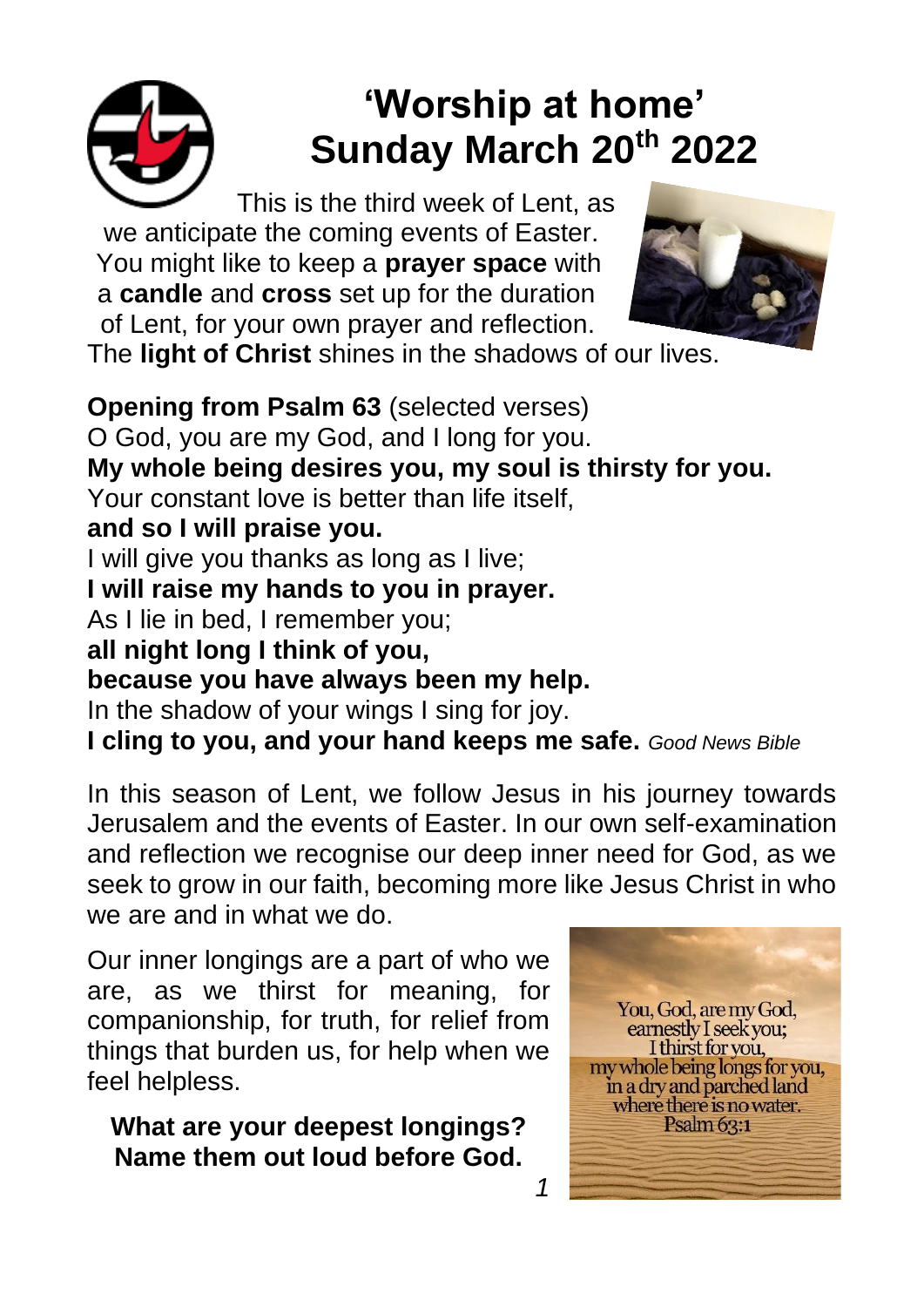#### **Remember that God also knows your longings, and just as water quenches thirst and revitalises the dry land, God will satisfy your inner needs.**

Early Church Father and Archbishop of Constantinople in the 4<sup>th</sup> century, John Chrysostom, observed that "the spirit and soul of the whole Book of Psalms is contracted into this Psalm", referring to Psalm 63. He encouraged it to be read or sung every day, and the ancient church used it as their opening prayer each morning.

### **You might commit to reading Psalm 63 each day during the next week.**

Lord Jesus Christ, pierce my soul with your love so that I may always long for you alone, who are the bread of angels and the fulfillment of the soul's deepest desires.



May my heart always hunger and feed on you, so that my soul may be filled with sweetness in your presence.

May my soul thirst for you,

who are the source of life, wisdom, knowledge, light and all the riches of God our Father.

May I always seek and find you, think about you, speak to you and do everything for the honour and glory of your name.

Be always my hope, my peace, my refuge and help in whom my heart is rooted so that I may never separate from you.

*~ written by Bonaventure, 13th century*

### **Luke 13:1-9**

*At that time some people were there who told Jesus about the Galileans whom Pilate had killed while they were offering sacrifices to God. Jesus answered them, "Because those Galileans* 

*were killed in that way, do you think it proves that they were worse sinners than all other Galileans? No indeed! And I tell you that if you do not turn from your sins, you will all die as they did. What about 2*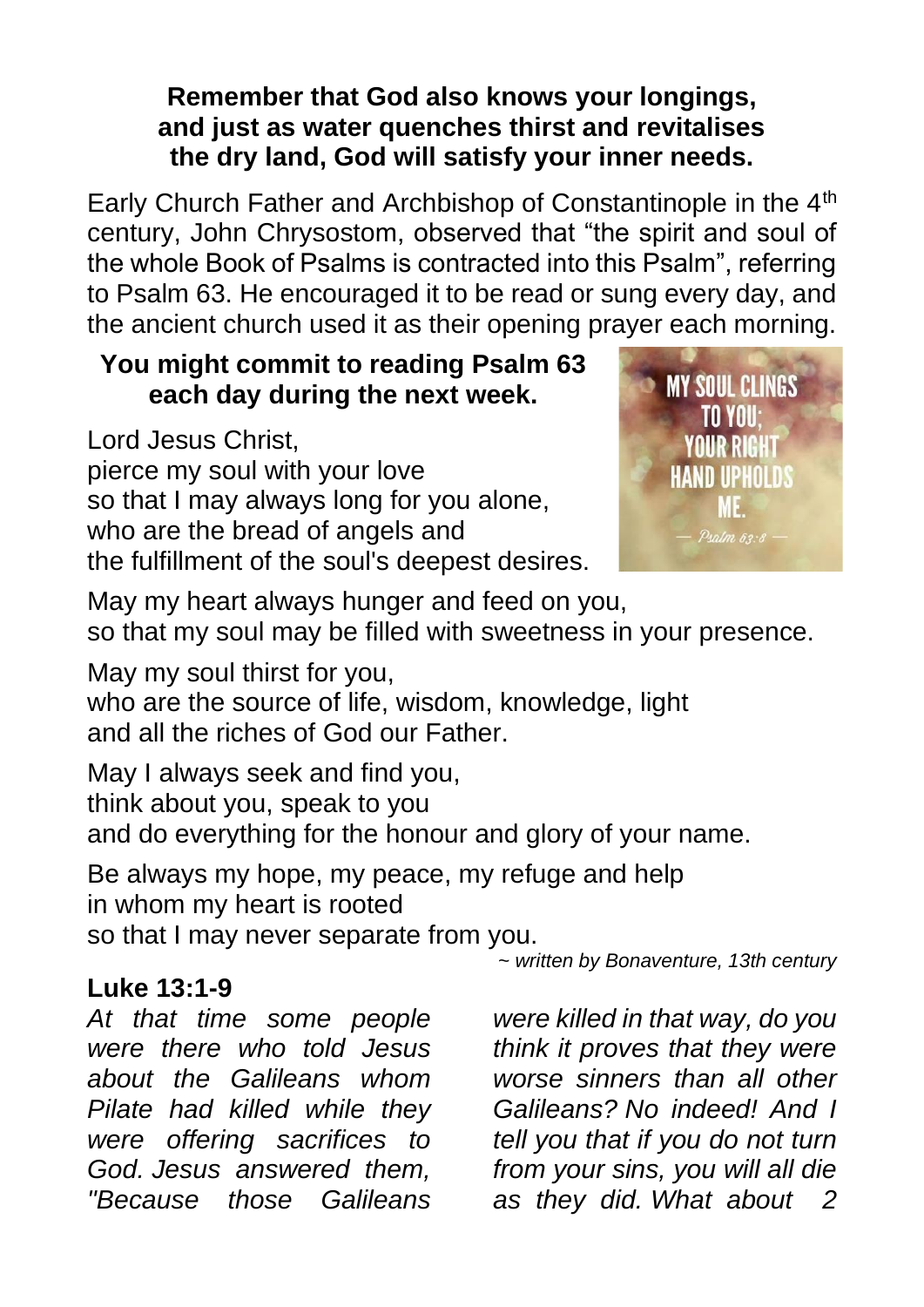*those eighteen people in Siloam who were killed when the tower fell on them? Do you suppose this proves that they were worse than all the other people living in Jerusalem? No indeed! And I tell you that if you do not turn from your sins, you will all die as they did." Then Jesus told them this parable: "There was once a man who had a fig tree growing in his vineyard. He went looking for figs on it but found none. So he said to his* 

*gardener, "Look, for three years I have been coming here looking for figs on this fig tree, and I haven't found any. Cut it down! Why should it go on using up the soil?' But the gardener answered, "Leave it alone, sir, just one more year; I will dig around it and put in some fertilizer. Then if the tree bears figs next year, so much the better; if not, then you can have it cut down.' " Good News Bible*

With the current conflict in Ukraine and the floods in the Eastern states, we might identify with the examples given in this Scripture. It seems that senseless violence and killing, and unpredictable disasters have been a part of our world all through the ages. In the ancient world, illness and misfortune were understood to be punishment for sin, and Jesus was asked his opinion on this. Elsewhere, Jesus had made it clear that neither the blind man nor his parents were to be blamed for his disability (John 9:2). Jesus' reply here is consistent: the murder of the Galileans by Pilate while they were praying, and the deaths caused by a falling tower in Siloam were not a result of someone's sin. Sometimes bad things just happen in our lives. Following Jesus doesn't protect us from harm, but it does give us strength to endure.



However, Jesus does go on to address the issue of sin, telling his listeners to repent before they die too. The Greek word here is μετανοέω, meaning to amend, or to change course for the better. Repentance is more than just saying sorry, but an invitation to a new way of living, a change of course in our lives. *3*